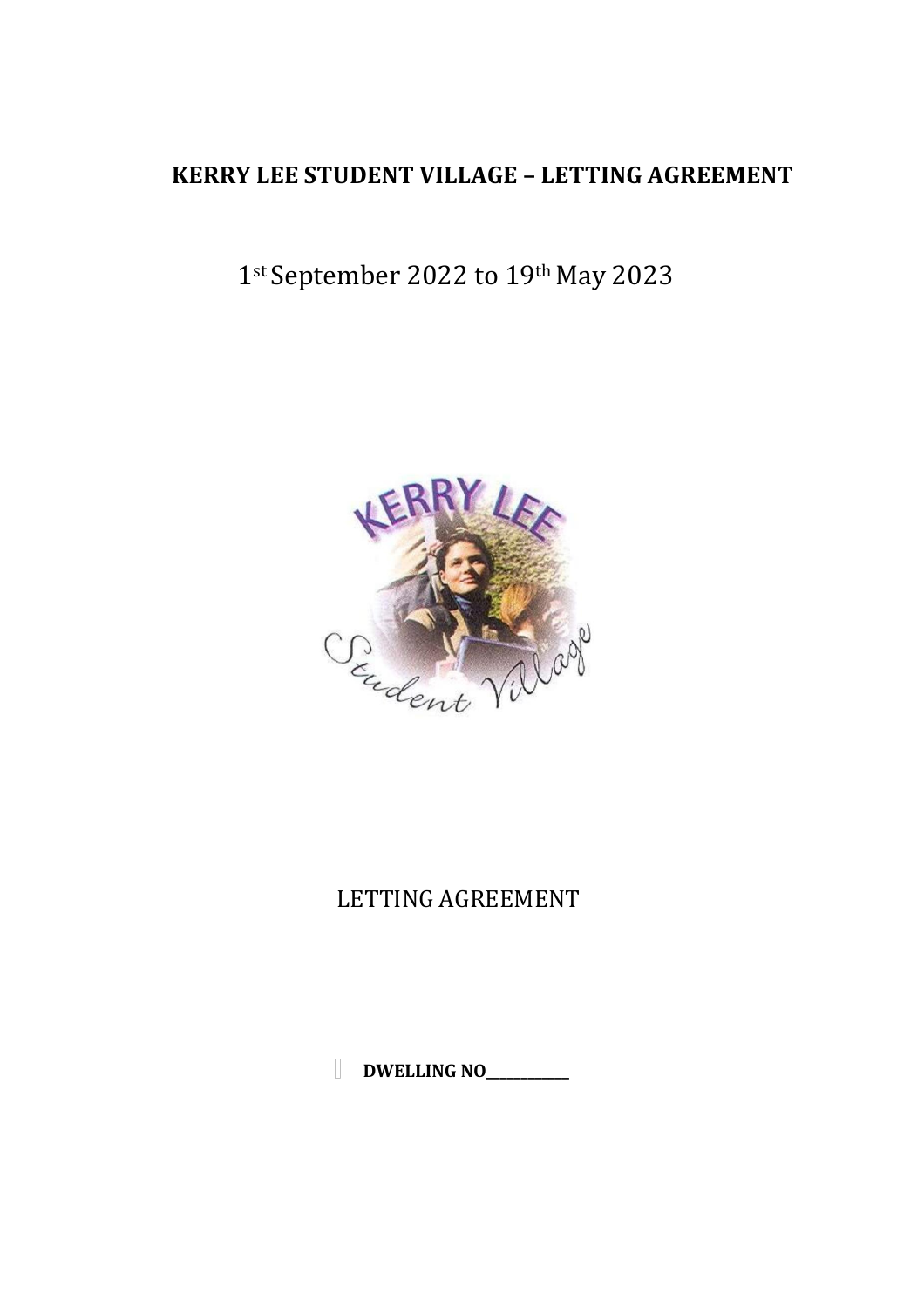#### **RULES & CODE OF CONDUCT**

- $\mathbb T$ Standard clean is €25. Charged to all students at the end of the year which is deducted from deposit. If there is excessive cleaning required, the charge will vary.
- $\mathbb{T}$ Please make management aware of damages in writing. If there are damages and if management are not aware of who caused the damage, each tenant will be held responsible for the damage and the appropriate amount will be deducted from their deposit.
- $\mathbb T$ No combustible, explosive or illegal substances are to be kept in **any** of the houses or rooms therein.
- H. Drugs or other illicit substances are strictly prohibited. Anyone found in breach of this regulation will be served with an eviction notice without exception.
- $\mathbb T$ Any tampering /misuse of any fire equipment located in the houses, including fire extinguishers, fire blankets and smoke alarms will result in a fine of €100
- $\mathbb T$ Staining or soiling of any mattress will be charged for cleaning as follows: Single bed: €25. Double bed: €30
- $\mathbb{R}^n$ Bed mattresses and bases that are badly damaged are charged out at the current price of replacing that item.
- $\mathbb T$ Mattress covers are €25 per cover.
- $\mathbb{R}$ Bulbs in kitchen and reading lamps are to be replaced by tenants if they are not working.
- $\mathbb{R}$ The washing machine/dryer must only be half full to allow clothes to circulate and be washed.
- $\mathbb{R}$ Keep filter of tumble dryer clean at all time
- $\mathbb{R}$ If any cutlery or Delph is missing or broken it will be charged at the market price.
- $\mathbb{R}$ Stickers or any other items that are glued or fixed to a wall, door or any piece of furniture, a charge at an hourly rate for painting plus materials will apply at €25 per hour plus cost of the materials.
- $\mathbb T$ No houses are to use deep fat fryer. If a house is found to being using one, each tenant will be charged €40.
- $\mathbb{R}^n$ All breakages of furniture and or electrical goods will be charged at the market price.
- $\mathbb{R}$ Any breakages that do occur must be reported to the office before 12 noon in writing. This is to allow time for tradesmen to rectify the repair(s). We then leave a note and notify the students in the house by text message to their mobile phones as to what time the tradesman will be arriving. One of Kerry Lee's staff will always be present.
- $\mathbb{R}^n$ Houses will be checked during the year. Tenants will be notified in writing at least 10 days before inspection. During this inspection, the cooker, microwaves, dishwasher, filter in washing machine and kitchen floor will be cleaned. Any excess cleaning necessary will be charged at €5 per student, to cover the extra cost. This is a health and safety issue.
- $\Box$  All bedrooms/ ensuites must be kept aired daily. If ventilation and windows are not left open when showering and where fungal growth appears, an excess cleaning and painting charge for removing the fungus will apply.
- W. Heaters in bedrooms, hall and kitchen areas are not to be used for drying clothes. Clothes should not be placed on heaters as this creates a fire hazard.
- $\mathbb{R}^n$ Bicycles must not be stored in the houses or bedrooms. They are to be kept in the shed where a key will be provided if required.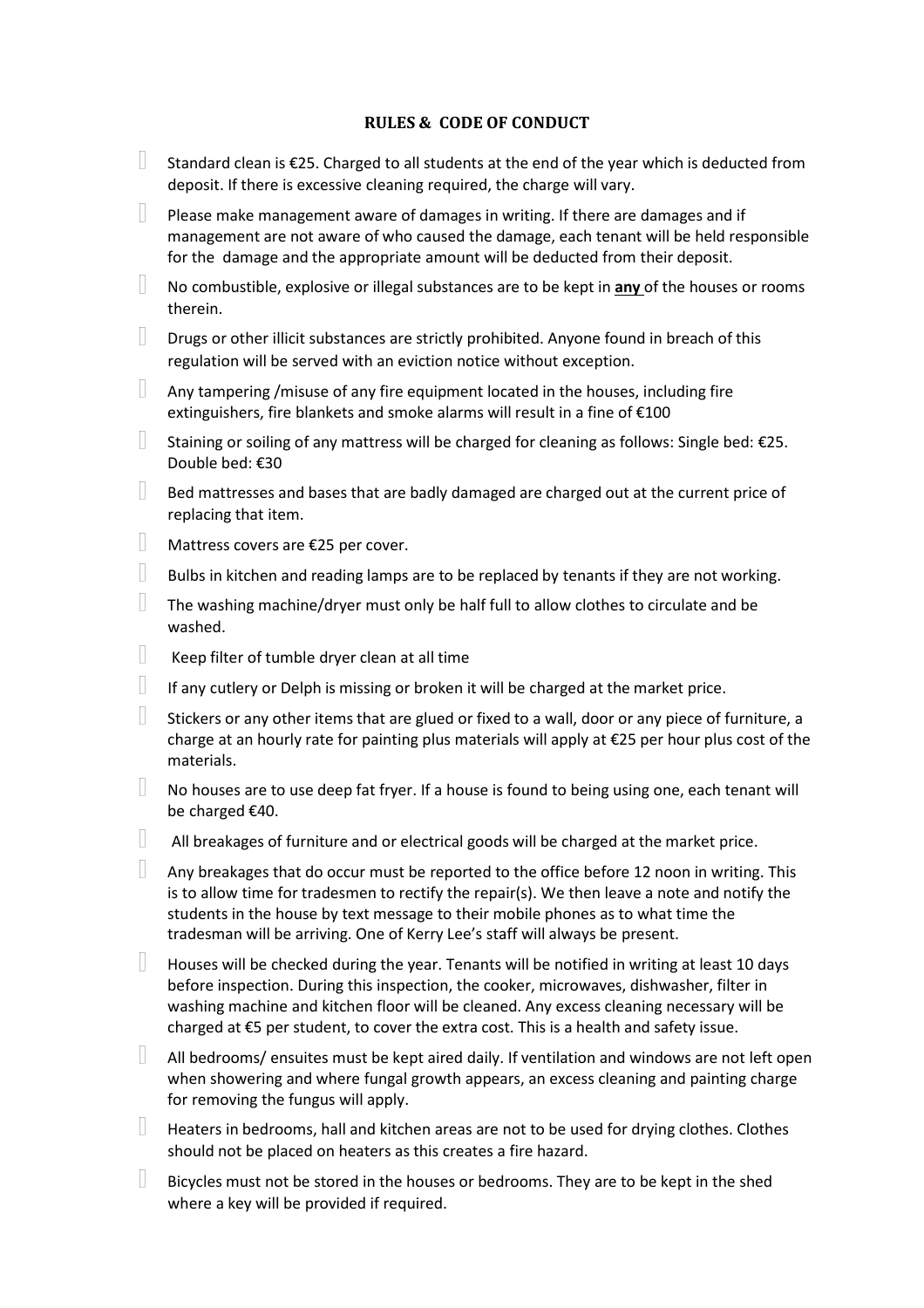- Visitors are not allowed to stay in the accommodation between the hours of 23.00 and 10.00am the following day. Visitors are not allowed to remain overnight without prior consent from the office. Visitors must be checked in during office hours of the previous day. A charge may apply. The tenant is responsible for guests who have not signed in. a fee of €80 per guest will be levied on the relevant student. Only students named on the lease are entitled to say in Kerry-Lee Accommodation.
- There is no smoking allowed in any rooms of the houses at Kerry-Lee.
- Kerry-Lee will not be responsible for any loss/damage to any personal effects or belongings how so ever caused. In addition Kerry-Lee will take no responsibility for loss or damage to any items brought onto the premises. Personal effects or belongings are left in the accommodation/room at the tenant's sole risk and must be insured at all times.
- $\bullet$  I accept that the return of my deposit may take 3 4 weeks after I have vacated the premises to finalise ESB final readings.
- Kerry-Lee does not accommodate students who are taking courses incorporating work placements.
- All keys to be returned to management at the end of the academic year. If keys are not returned the charge will be €20 for replacements.
- The management of Kerry-Lee take no responsibility for ESB . Once ESB is paid for at the start of the term this payment cannot be interfered with until the end of the academic year. Any shortfall in the amount lodged to cover the ESB payments may be requested from the students or may be deducted from their deposit at the end of the academic year.
- The management of Kerry-Lee reserve the right to enter any house in which a rooms is vacant and a prospective student wishes to view. Students already residing in the house will be given a reasonable amount of prior notice (where possible).
- **The contract is a fixed term contract and any monies paid during the first, second or third term are non refundable.**
- Management reserves the right to terminate the agreement if of any reason they wish to do so. Nothing in this agreement will constitute a Landlord/Tenant relationship within the meaning of the Landlord and Tenant Acts or otherwise.

### **I hereby agree that I have read and understood the rules / code of conduct of Kerry-Lee Student Village, Oakpark, Tralee and I agree to abide by them.**

Signed\_\_\_\_\_\_\_\_\_\_\_\_\_\_\_\_\_\_\_\_\_\_\_\_\_\_\_\_\_\_\_\_\_\_\_

Print Name\_\_\_\_\_\_\_\_\_\_\_\_\_\_\_\_\_\_\_\_\_\_\_\_\_\_\_\_\_\_\_

Parent/Guardian Signature\_\_\_\_\_\_\_\_\_\_\_\_\_\_\_\_\_\_\_\_\_\_\_\_\_\_\_\_\_\_\_\_\_\_\_\_\_ Date\_\_\_\_\_\_\_\_\_\_\_